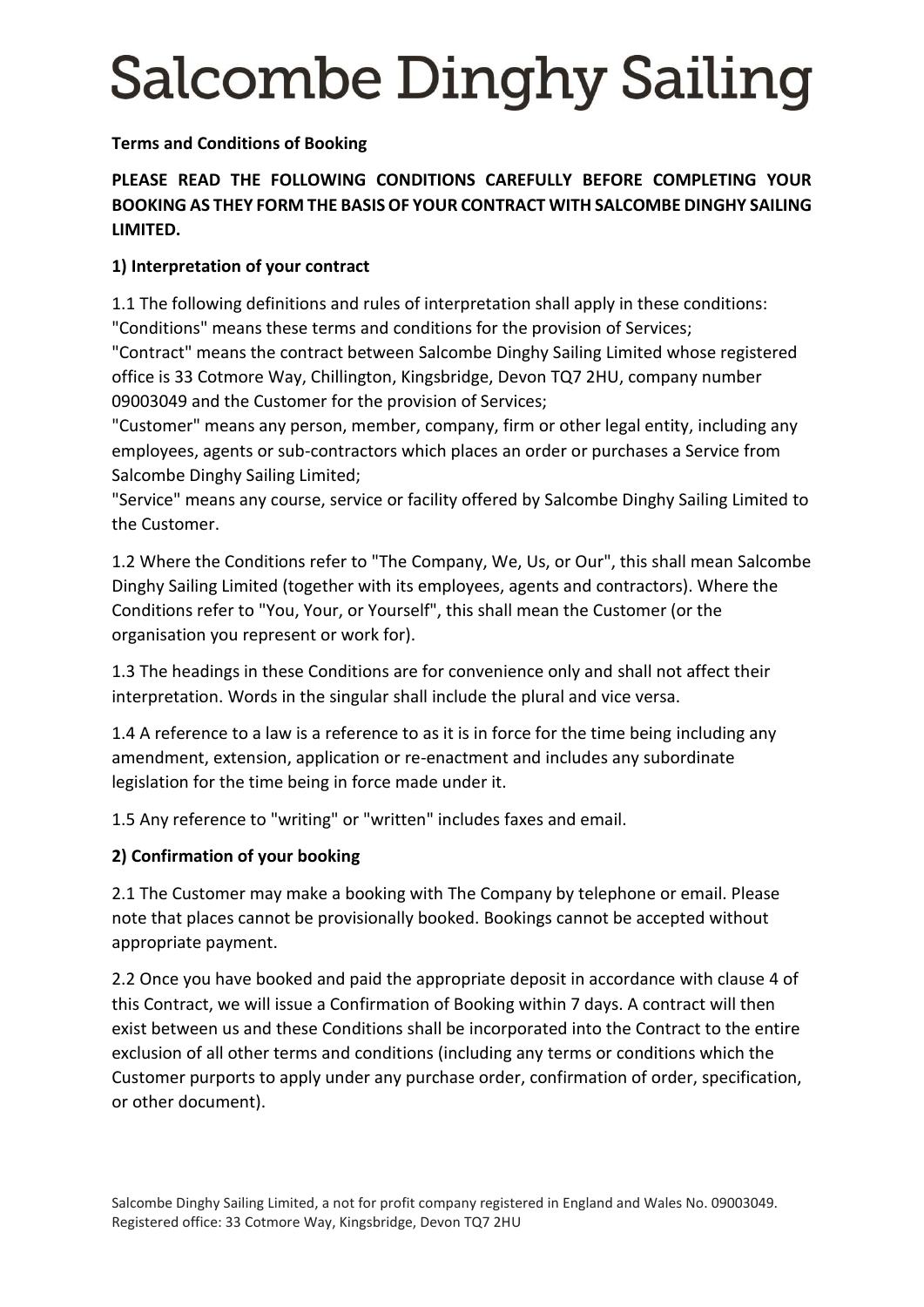2.3 No employee or representative of The Company has the authority to verbally vary these Conditions or to enter into verbal agreements with Customers.

2.4 These Conditions will prevail over any inconsistent terms endorsed on, delivered with, contained in or referred to in any purchase order, confirmation of order, specification or any other document or communication received from the Customer or implied by law, trade custom, practice or course of dealing.

#### **3) Price**

Once you have booked, the agreed price of your booking is fully guaranteed by Salcombe Dinghy Sailing Limited and will not be subject to any surcharge provided you meet the payment schedule in section 4 below. This does not apply to invoice errors or government action.

### **4) Schedule of payments**

4.1 We require a deposit of 25% per person.

4.2 The Confirmation of Booking will show the remaining monies due to be paid (the Final Balance). We will send you a reminder. The Final Balance is due 56 days prior to your first tuition date (or at the time of booking, whichever is later).

4.3 If any payment is not received in full and on time, we reserve the right to treat the booking as cancelled by you.

4.4 Payment will only be accepted by credit and debit card. Those accepted are Visa Debit, Visa Credit, Mastercard and American Express.

## **5) Cancellations by customer**

5.1 You or any member of your party may cancel your booking at any time. Written notice from you must be received at our registered office, as stated in section 1.1 above and can be by post, fax or email. The date of cancellation is the date of receipt of the written notice to the Company's registered office. No promise to refund money paid to The Company shall be valid unless in writing and signed by a Director of The Company.

5.2 To cover our expected losses, a cancellation fee will be charged as follows:

5.2.1) More than 180 days - £50 5.2.2) 180 – 56 days – cost of the deposit 5.2.3) 56 – 29 days – 50% of the cost of the booking 5.2.4)  $28 - 22$  days  $-70\%$  of the cost of the booking 5.2.5) 21 days or less- 100% of the cost of the booking.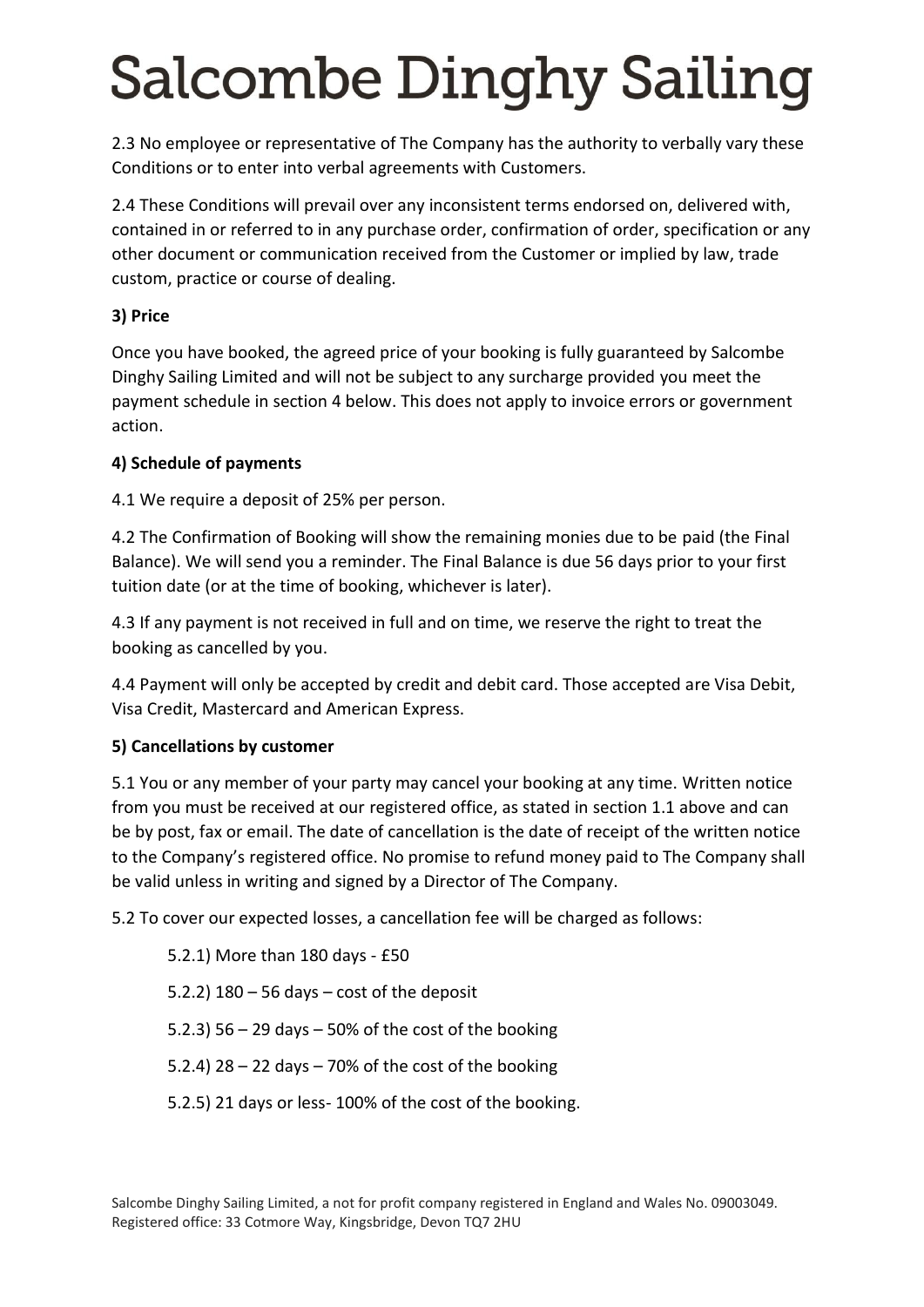5.3 Where a Customer cancels with 21 days or less notice, The Company may at its discretion offer a refund where it is able to refill the place/s.

5.4 Any refund payable under this Contract shall be subject to an administration charge of £20. An additional fee of 2 % of monies paid is also payable if you book by card.

### **NOTE: You are strongly advised to obtain insurance and the reasons for your cancellation may be covered under the terms of your policy. In this case, you may be able to reclaim these charges from your insurer.**

### **6) Cancellations by Salcombe Dinghy Sailing**

6.1 The arrangements detailed in the booking are given in good faith at the time the Contract is made, but we reserve the right to provide comparable alternative arrangements if operational or other considerations dictate. The Company reserves the right to cancel any booking without prior notice and at any time where we believe on reasonable grounds that cancellation is necessary due to unsuitable conditions or operational reasons e.g. staff illness.

6.2 The Company reserves the right to cancel a course/event at not less than seven (7) days' notice where it believes, in its reasonable opinion, that there are insufficient numbers for the course/event to take place.

6.2.3 Where we cancel a course/event, you will be offered a transfer to an alternative date or a full refund of all monies paid.

#### **7) Amendments to bookings by customer**

7.1 The Company will, wherever possible, try to arrange any reasonable alterations you may request after the Contract is formed. Alteration requests must be made in writing and sent, at least 7 days prior to the commencement of the booking, to The Company's registered office.

7.2 Any new persons added to the booking will be treated, for the purposes of these Conditions, as if they had been named on the booking form when originally signed. Any persons removed from the booking form will be treated as cancellations and section 5 above shall apply.

7.3 Any new person added must satisfy the health requirements set out in section 12 below.

#### **8) Images**

8.1) Photographs or video clips taken on our courses may appear in our brochures and marketing materials or on social media. If Customers do not wish to be photographed or filmed this should be raised at the time the booking is made.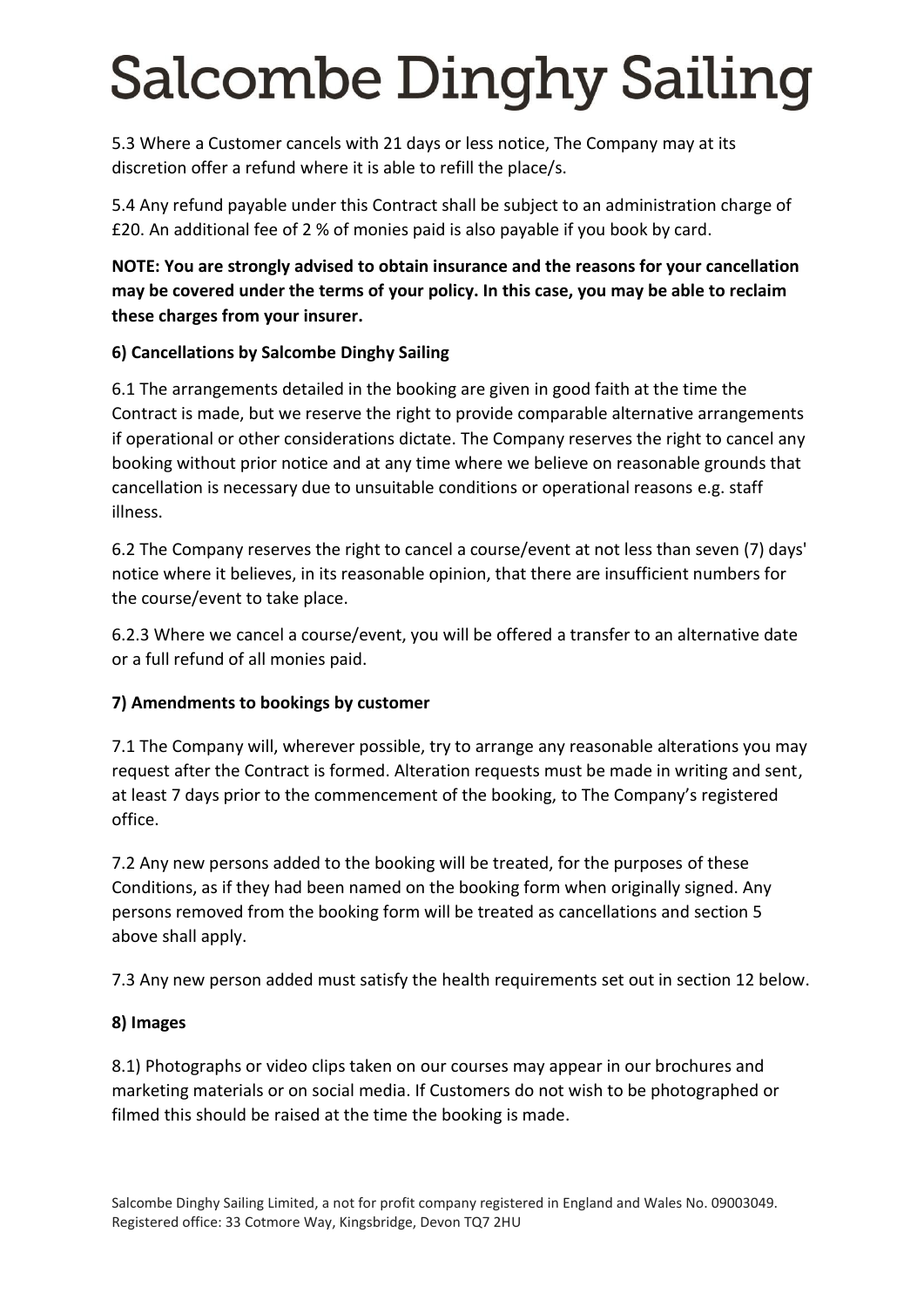8.2) The copyright and all other intellectual property rights in the products and services shown in The Company's brochures, website and other materials shall at all times remain the property of The Company.

## **9) Data protection**

We take the security of personal data very seriously and we are committed to ensuring that we safeguard your personal data at all times and in the best way possible. We will always comply with the General Data Protection Regulation (GDPR) when dealing with your personal information. For the purposes of GDPR, we will be the 'controller' of all personal data we hold about you. Please refer to our Data Privacy Policy on our website to find out what data we collect and how it is used.

#### **10) Important - Insurance**

**We strongly recommend that you are insured for your tuition/course.** It is your responsibility to ensure that your policy includes cover for cancellation, emergencies and the water sports activities in which you will be participating. Salcombe Dinghy Sailing holds full Public Liability Insurance.

### **11) Safety and behaviour**

11.1 Safety is of paramount importance on all our courses/events. Water sports are hazardous by their nature and participants, parents or guardians must accept that there are inherent risks during such activities. In providing a safe system of work and to manage associated risks:

11.1.1 we only employ staff trained within national governing body guidelines;

11.1.2 we provide a range of quality personal protective and safety equipment for participants' comfort and safety;

11.1.3 we provide appropriate equipment for your course;

11.1.4 we teach to national governing body recommendations and guidelines, in small groups;

11.1.5 we have robust management and safety systems which have been inspected by approved bodies such as the RYA; and

11.1.6 we reserve the right to modify or cancel an activity if we feel that there are unmanageable risks.

11.2 All adults accompanying a party agree to be responsible for the good behaviour of those in their party and will adequately supervise their own party.

11.3 We reserve the right in our absolute discretion to terminate without further notice the booking arrangements of any Customer who is under the influence of alcohol and/or drugs or who refuses to comply with the instructions or orders of the Company's staff or other responsible person whose behaviour in their opinion is likely to cause distress, damage,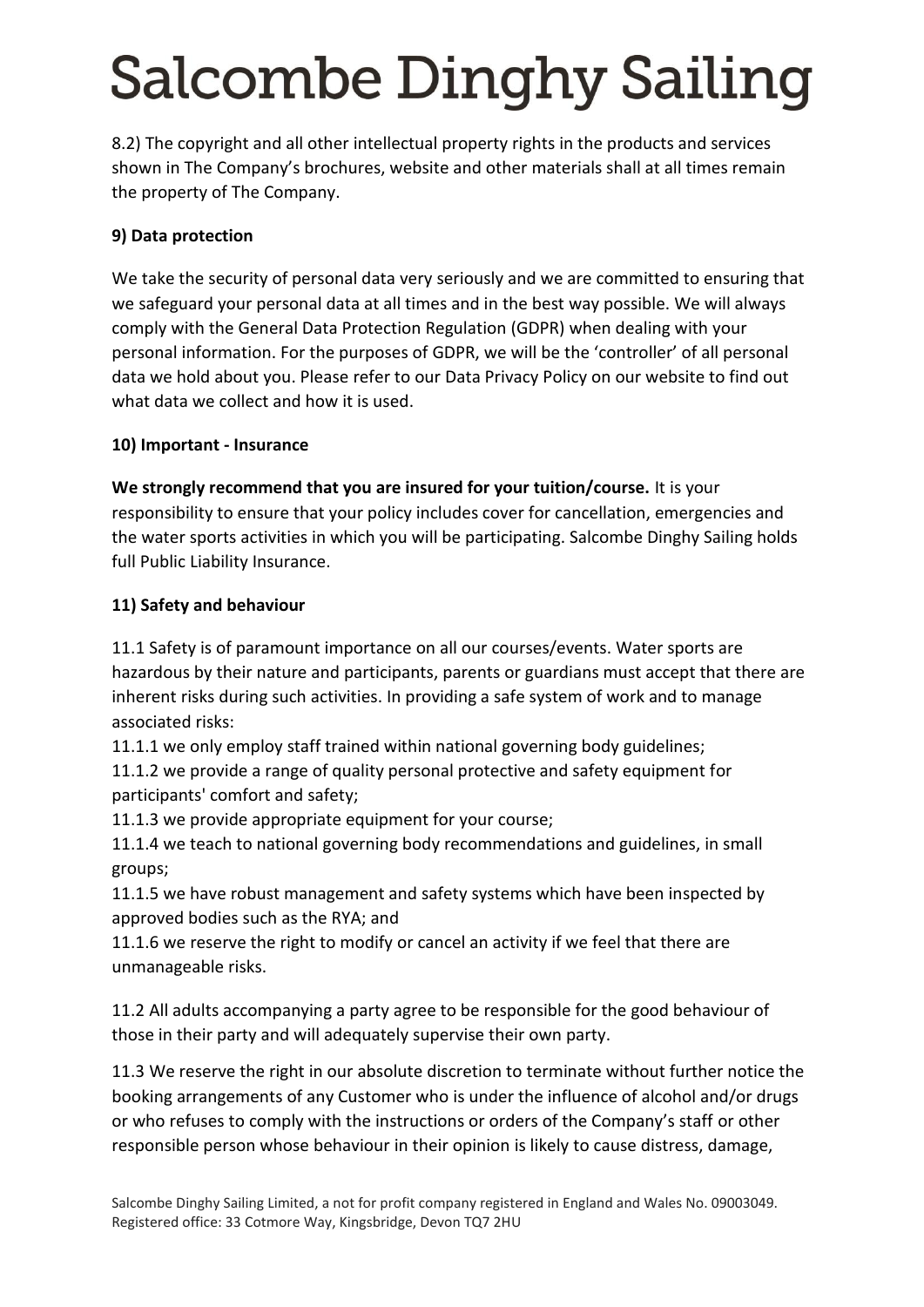danger or annoyance to other Customers, staff or any third party or to property. Upon such termination, the Customer will be required to leave the course and no refunds will be made and the Company will not pay any expenses or costs incurred as a result of the termination.

11.4 The Customer shall be liable for any damage or loss suffered by Salcombe Dinghy Sailing Limited as a result of disruptive behaviour.

#### **12) Customer declaration**

12.1 The Customer is responsible for ensuring that all members of their party are physically fit to take part in the course or water sports activities. Whilst all members of a party will be wearing a buoyancy aid, they need to be confident in the water.

12.2 The Company reserves the right to refuse a booking on medical grounds if the medical condition is considered to be detrimental to the safety and smooth running of the course/event.

12.3 The Customer must complete a health declaration (on the booking form) as part of the booking process. The Customer must make The Company aware of any injuries and/or illness or special needs of any party members and shall further make us aware of any injury or illness that occurs between the dates that the health declaration is completed by the Customer and course/event commencement.

### **13) Important: Salcombe Dinghy Sailing Limited's liability to you. Your attention is particularly drawn to the provisions of this condition**

13.1 This Condition 13 sets out the entire financial liability of Salcombe Dinghy Sailing Limited (including any liability for the acts or omissions of its employees, agents and subcontractors) to the Customer in respect of:

any breach of the Contract;

any use made by the Customer of the Services;

any representation, statement or tortuous act or omission (including negligence) arising under or in connection with this Contract.

13.2 All warranties, conditions and other terms implied by statute or common law are, to the fullest extent permitted by law, excluded from the Contract.

13.3 Nothing in these Conditions limits or excludes the liability of Salcombe Dinghy Sailing Limited: for death or personal injury resulting from negligence by Salcombe Dinghy Sailing Limited; or for any damage or liability incurred by the Customer as a result of fraud or fraudulent misrepresentation by Salcombe Dinghy Sailing Limited.

13.4 Personal property which belongs to the Customer is at all times the sole responsibility of the Customer. Salcombe Dinghy Sailing Limited shall no accept any liability for loss of or damage caused to the Customer's personal property unless any loss or damage is due to the negligence of it or its representatives.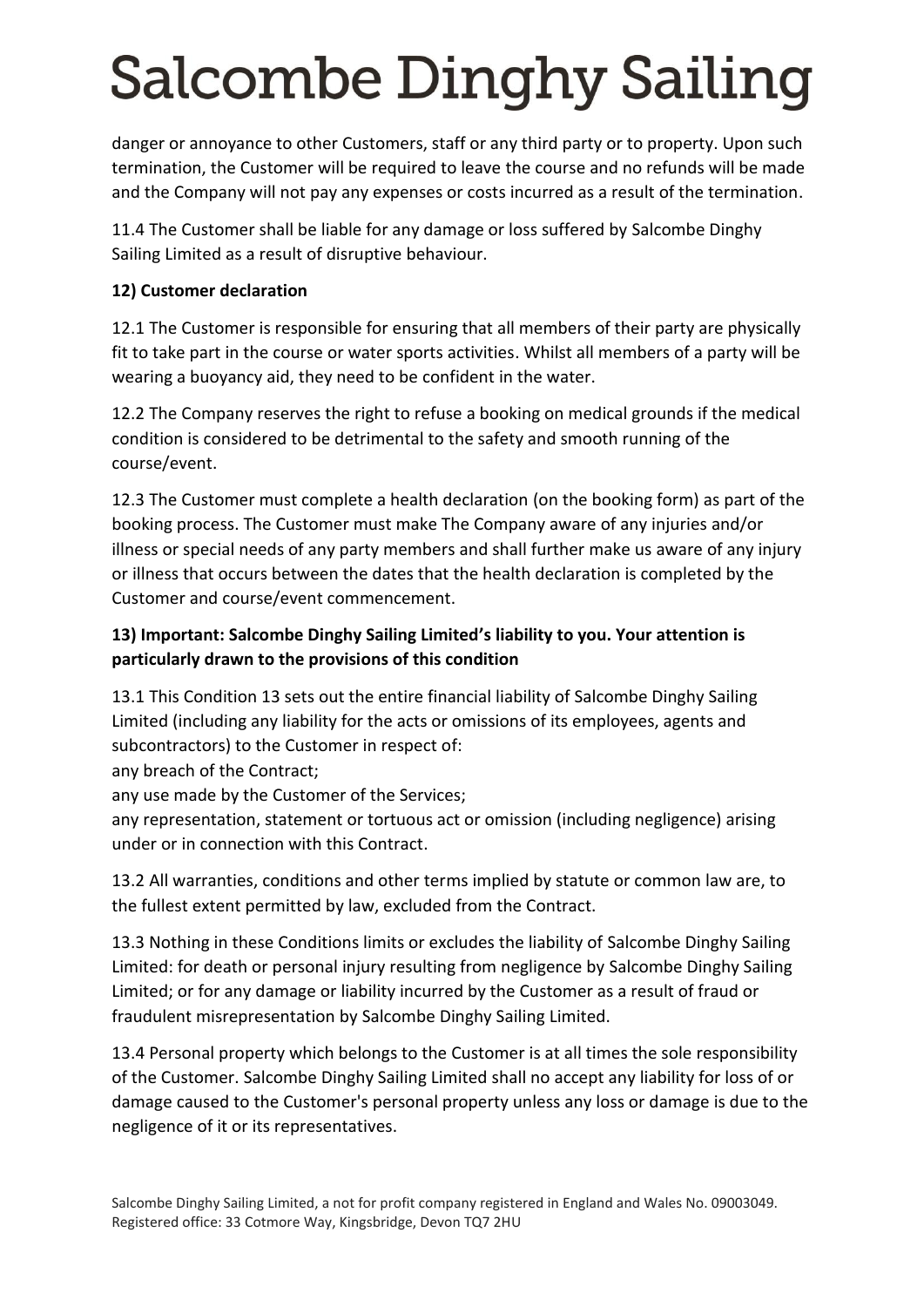#### **14) Subject to condition 13:**

14.1 Salcombe Dinghy Sailing Limited shall not be liable, whether in tort (including for negligence or breach of statutory duty), contract, misrepresentation or otherwise for: loss of profits; loss of business; depletion of goodwill and/or similar losses; loss of anticipated savings; loss of goods; loss of contract; loss of use; loss of corruption of data or information; or any special, indirect, consequential or pure economic loss, costs, damages, charges or expenses; and Salcombe Dinghy Sailing Limited's total liability in contract, tort (including negligence or breach of statutory duty), misrepresentation, restitution or otherwise arising in connection with the performance or contemplated performance of the Contract shall be limited to the price paid by the Customer for the Services.

14.2 For the avoidance of doubt, Salcombe Dinghy Sailing Limited shall have no liability for any loss or damage suffered by the Customer or any other person as a consequence of any negligence or wrongful act on the part of the Customer.

14.3 The Customer is advised to insure against injury or losses incurred during their booking with Salcombe Dinghy Sailing Limited and arrange suitable medical cover for such booking.

### **15) Force Majeure**

Salcombe Dinghy Sailing Limited shall have no liability to the Customer under the Contract if it is prevented from or delayed in performing its obligations under the Contract or from carrying on its business directly or indirectly by any acts, events, omissions or accidents beyond its reasonable control including but not limited to, act of God, war, invasion, rebellion, riot, civil commotion, disorder, malicious damage, fire, flood, epidemic, quarantine restriction, strikes, lock-outs or other industrial disputes (whether involving the workforce of Salcombe Dinghy Sailing or any other party), failure of a utility service or transport network, compliance with any law or governmental order, rule, regulation or direction, accident, breakdown of plant or machinery, unusually severe weather or energy supply disruption or default of suppliers or subcontractors.

## **16) Complaints**

Our aim is to provide you with an enjoyable and trouble-free experience. If you do have a problem or complaint, please raise it with the course instructor or relevant member of our staff as soon as possible so that steps can be taken to resolve the matter immediately or as soon as possible. In respect of RYA accredited courses, once internal procedures have been exhausted, you may contact the Royal Yachting Association, RYA House, Ensign Way, Hamble, Hants SO31 4YA, United Kingdom telephone 023 80 60 4100.